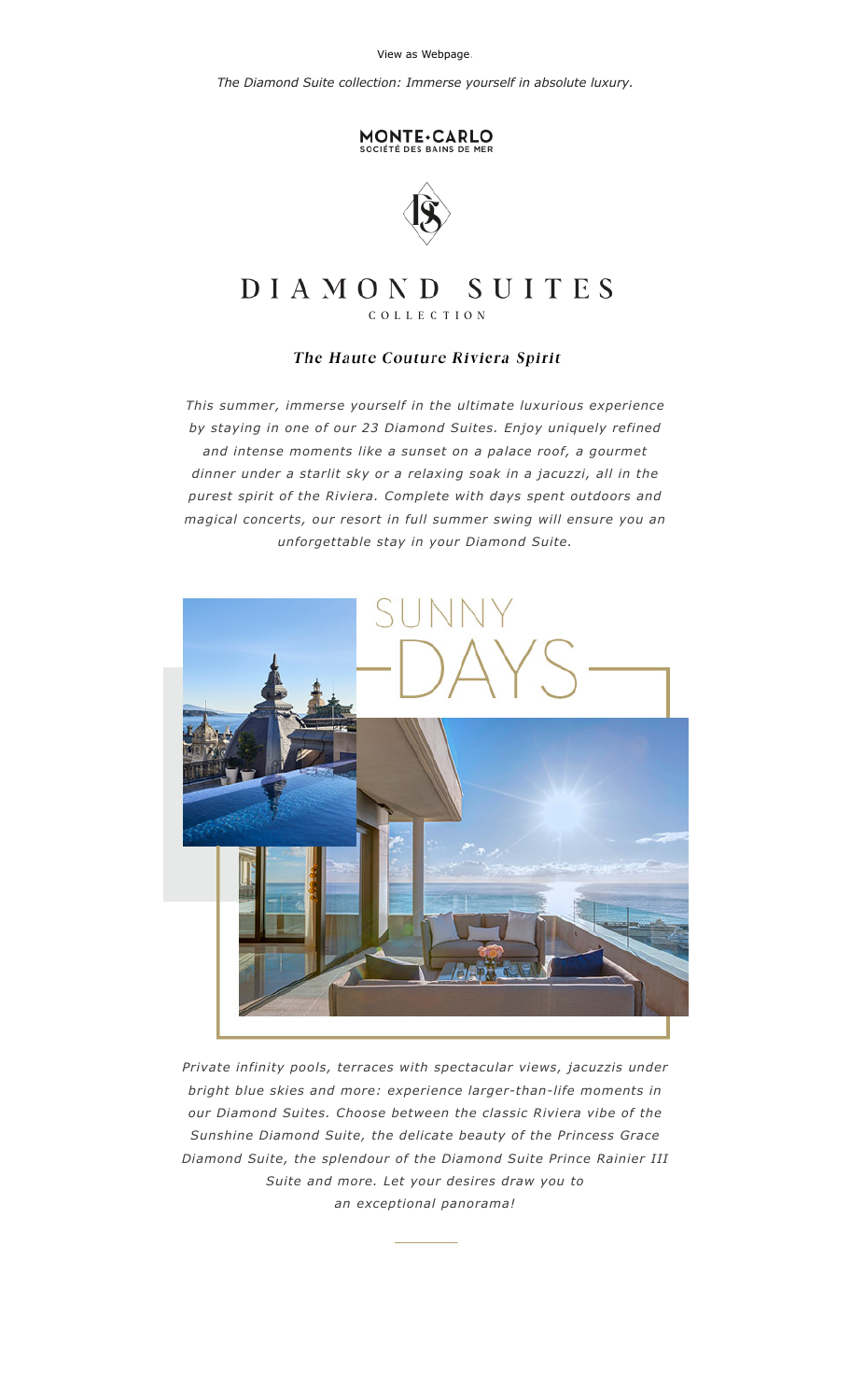

*The Diamond Suites are an idyllic setting for romantic getaways. Let us pave the way for your most beautiful declaration of love or help you make your proposal truly [unforgettable.](https://sales.sbm.mc/re?l=D0I464bkrI1bk2lscI9ITl48g8pkt&s=GCNFAMGKEDPOLFMG) And why not choose the Diamond Suite with sea view and jacuzzi, also known as La Suite des Amoureux or the Lovers' Suite, to make your stay as sentimental as can be.*



*Enjoy exclusive VIP summer experiences such as [complimentary](https://sales.sbm.mc/re?l=D0I464bkrI1bk2lscIbITl48g8pkt&s=GCNFAMGKEDPOLFMG) access to the Monte-Carlo Beach Club's private tents or the Cocoon Bay and Sea Bay of the Monte-Carlo Bay Hotel & Resort during your stay in a Diamond Suite. Expect swathes of time spent lazing in the sun followed by a dip in the Larvotto Nature Reserve, the sandy lagoon of the Monte-Carlo Bay Hotel & Resort or the Olympic pool at the Monte-Carlo Beach Club. Look no further for chic, glamorous, pure pleasure.*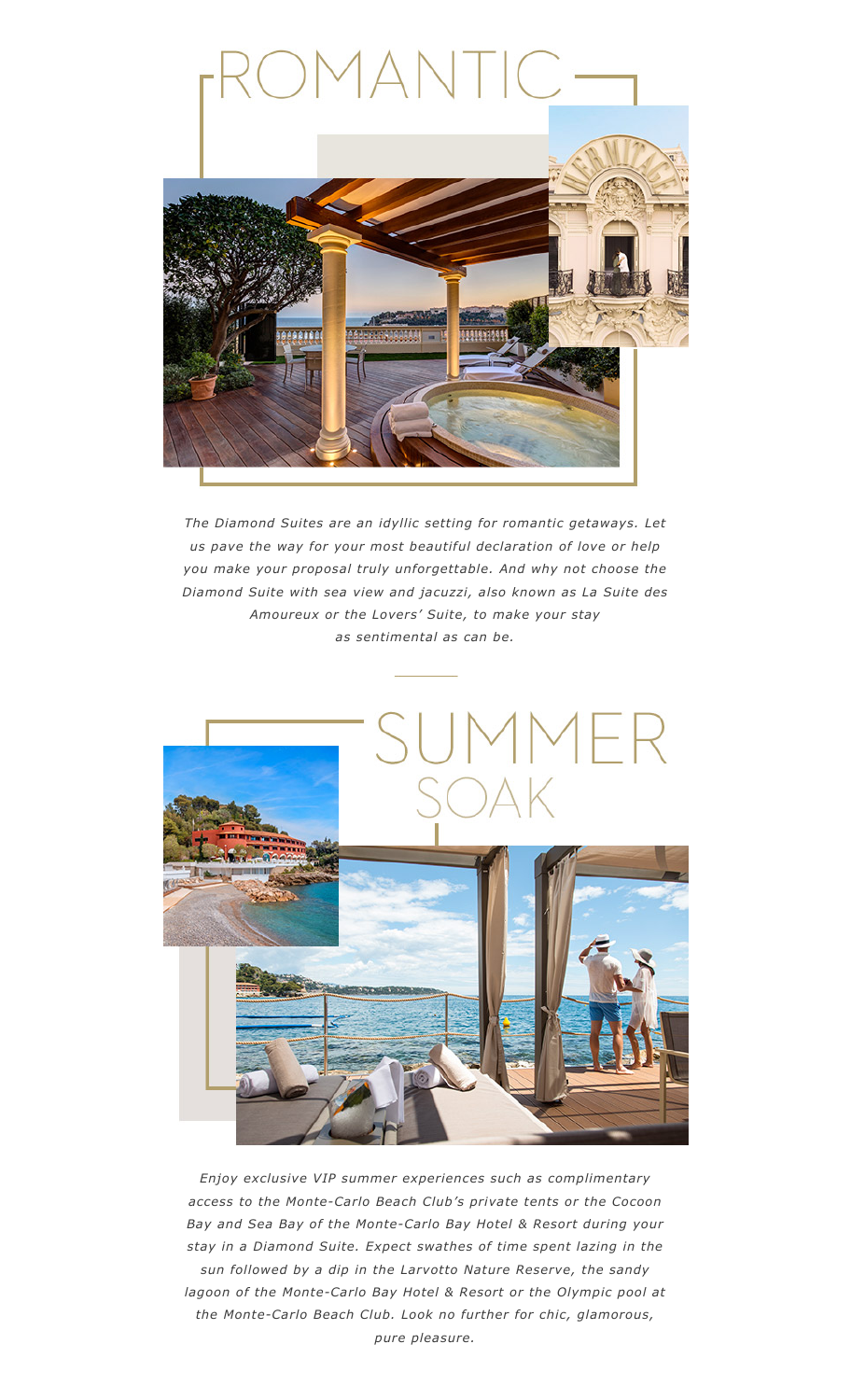

*When the sun goes down, life continues in the starlight with evenings specially designed for Diamond suite guests. A dinner suspended between sky and sea at [Monte-Carlo](https://sales.sbm.mc/re?l=D0I464bkrI1bk2lscIdITl48g8pkt&s=GCNFAMGKEDPOLFMG) Beach, creating romantic memories watching the sunset on one of the panoramic terraces of the Hôtel Hermitage Monte-Carlo and more: experience exceptional moments where all your senses will be awakened.*



*There's always something going on in Monaco, but summer is the season when the schedule is at its fullest! With a Diamond Suite, enjoy VIP access to the Riviera's most exclusive events such as the [Monte-Carlo](https://sales.sbm.mc/re?l=D0I464bkrI1bk2lscIfITl48g8pkt&s=GCNFAMGKEDPOLFMG) Sporting Summer Festival, as well as great food, fun in the water, relaxing and leisure activities, outdoor dining, concerts,*